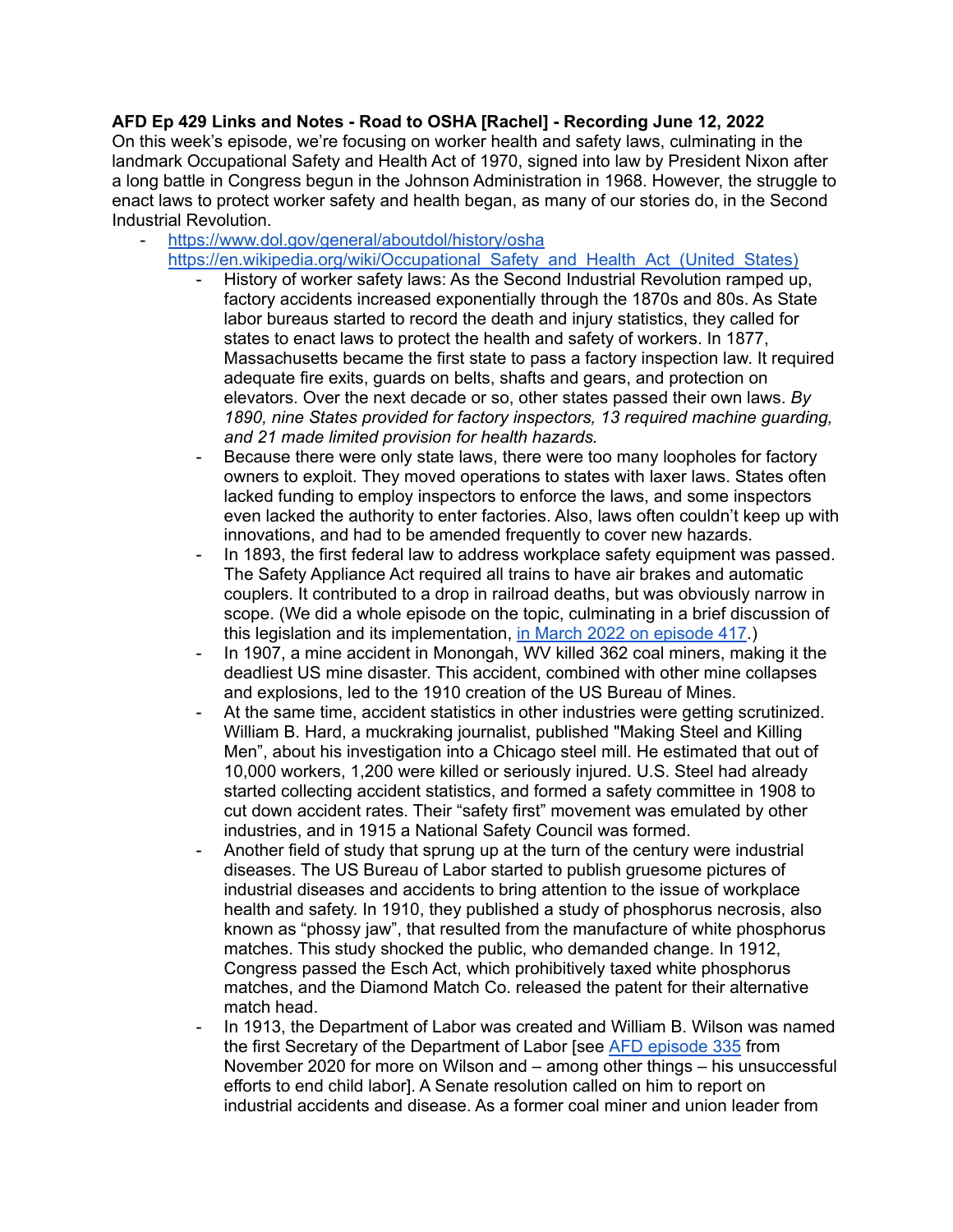the time he had himself been a pre-teen laborer in the mines, Wilson was already focused on increasing workplace safety and the health of workers. *Under Wilson, the Bureau of Labor Statistics (formerly the U.S. Bureau of Labor) started compiling regular accidents statistics in the iron and steel industry and gradually included other industries. Wilson sought to establish the principle that, instead of feeding men "into the maw of unhealthy occupations ... the thing to do is to make the unhealthy occupations healthy."*

- During WWI, there was a crisis in health and safety conditions in the war-production industries. In response, Congress created the Working Conditions Service, who were authorized to inspect war production sites, advise companies on reducing hazards, and help states create and enforce health and safety standards. After the war ended, the Service was allowed to expire, but all their records were kept for the future "when public and legislative opinion again shall have become focused upon the necessity for a constructive organization of this character."
- Frances Perkins, FDR's Secretary of Labor, renewed the focus on workplace safety and health, bringing her wealth of knowledge and experience from her time in New York working in occupational health and safety. In 1934, Perkins created the Bureau of Labor Standards, the first permanent Federal agency established primarily to promote safety and health for the entire workforce. Her Labor Department managed to enact more successfully some of the items that had failed in the Courts or in Congress back in the Wilson years.
- *- Congress enacted three laws as part of Roosevelt's New Deal which augmented the Federal Government's role in protecting people on the job. The Social Security Act of 1935 allowed the U.S. Public Health Service to fund industrial health programs run by State health departments. This made the Public Health Service, which had begun doing industrial health studies in 1914, the national leader in this field. The Fair Labor Standards Act of 1938, which set a minimum wage and banned exploitative child labor, gave the Labor Department the power to bar workers under age 18 from dangerous occupations. The Walsh-Healey Public Contracts Act of 1936 allowed the department to ban contract work done under hazardous conditions.*
- By the 1950s, the state-federal partnership that Perkins cultivated couldn't keep up with new and emerging hazards, and the federal government took on a more prominent role in worker health and safety. *In 1958, [the Democratic] Congress passed a seemingly minor amendment to the Longshoremen's and Harbor Workers' Compensation Act. It gave the Labor Department authority to set safety and health standards for the very small work force covered under this law. In addition to protecting workers in one of the Nation's most hazardous industries, the amendment closed "the last remaining 'no man's land'" in safety enforcement. The Secretary of Labor was authorized to seek penalties against willful violators, but not against those who only carelessly broke the rules. After holding public hearings, the department began enforcing standards in 1960. Compliance was good, and the high accident rates declined sharply.*
- In December 1960, as the Eisenhower Administration was on the way out, DOL released a set of mandatory health and safety standards under the Walsh-Healey Act. Prior to this, all DOL standards were published in a "Green Book" of informal guidelines to help states create and enforce their own standards. The backlash from both labor and business was swift and vehement. They were surprised by the announcement and angry that they weren't consulted. States also felt undermined by the federal agency. The department under the Kennedy-Johnson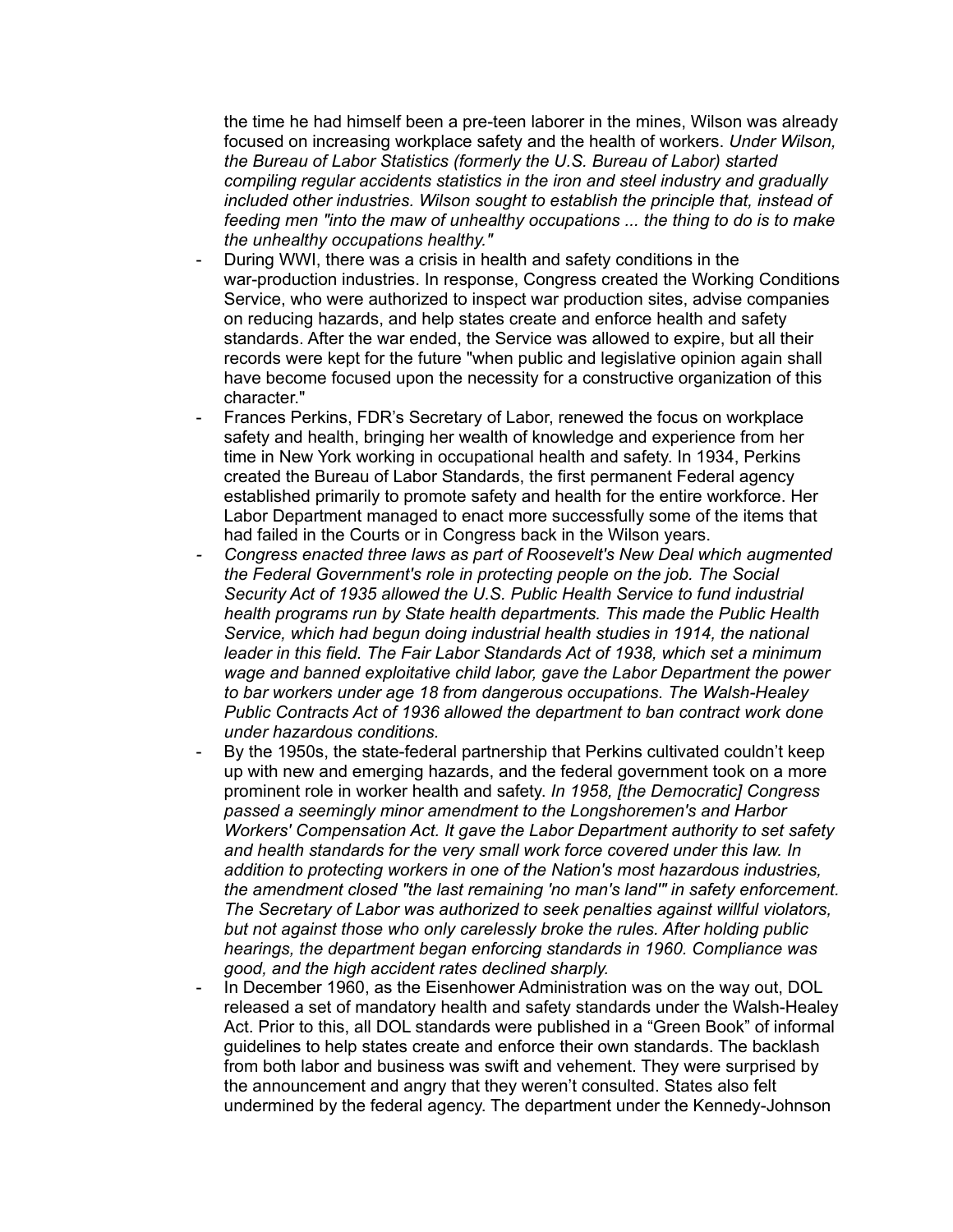administrations took the criticisms seriously, and in October 1963, they announced proposed revisions, with hearings held in March 1964. The hearings ran for two weeks, and many witnesses from industry testified. Business felt that the new mandatory rules weakened their long-established pattern of voluntary safety efforts, and would stifle innovation.

- After the hearings, the Department conducted their own study of their safety programs. An outside consultant found a fragmented collection of programs and laws, and recommended that a single agency bring all these collected programs under one umbrella.
- While this examination of department practices occurred, there was a growing environmental movement concerned with how industrial chemicals affected the safety of water and air. *Spurred by this movement, in 1965 the Public Health Service produced a report, "Protecting the Health of Eighty Million Americans," which outlined some of the recently found technological dangers. It noted that a new chemical entered the workplace every 20 minutes, that evidence now showed a strong link between cancer and the workplace, and that old problems were far from being eliminated. The report called for a major national occupational health effort centered in the Public Health Service.*
- *- On May 23, 1966, Johnson told a meeting of labor reporters that "the time has ... come to do something about the effects of a workingman's job on his health." The Departments of Labor and Health, Education and Welfare promptly set about to develop legislation for such a program. A joint task force was then to combine both departments' ideas and submit a proposal to the President. However, Labor and HEW could not agree on which department would control a national program and by late 1966 the task force was deadlocked.*
- Amidst this deadlock, it was revealed that almost a hundred uranium mine workers had died of lung cancer since the 1940s, and up to a thousand more deaths were expected. In 1947, the Atomic Energy Commission determined that radiation levels in these mines were dangerously high, and began a long-term study of the miners, along with the Public Health Service. Although many federal agencies had jurisdiction over uranium mines, no one agency had clear responsibility for mine safety, and there was very little enforcement. *The lack of action took on tragic overtones with the revelations of 1967, and public attention focused on the Federal Radiation Council. Created in 1959 to advise the President on protective measures to take against all types of radiation hazards, the council was composed of representatives from concerned agencies. In 1967, it had just completed a study of the uranium mines and was expected to recommend a standard shortly. However, when the council met on May 4, 1967, it became deadlocked between a standard that the Atomic Energy Commission recommended and a tougher one preferred by the Labor Department.*
- The next day, Labor Secretary Willard Wirtz, frustrated by the lack of action taken, used the Walsh-Healey Act to enact his Department's standard. This move helped shape a national health and safety program, as the Board of the Budget moved forward with the DOL's proposals over HEW's.
- In January 1968, President Johnson asked Congress to pass a job safety and health program conforming to the recommendations of the DOL. *Johnson said it was "the shame of a modern industrial nation" that each year more than 14,000 workers were killed and 2.2 million injured on the job. Citing inadequate standards, lagging research, poor enforcement of laws, shortages of safety and health personnel, and a patchwork of ineffective Federal laws, Johnson argued that a comprehensive new law was needed.*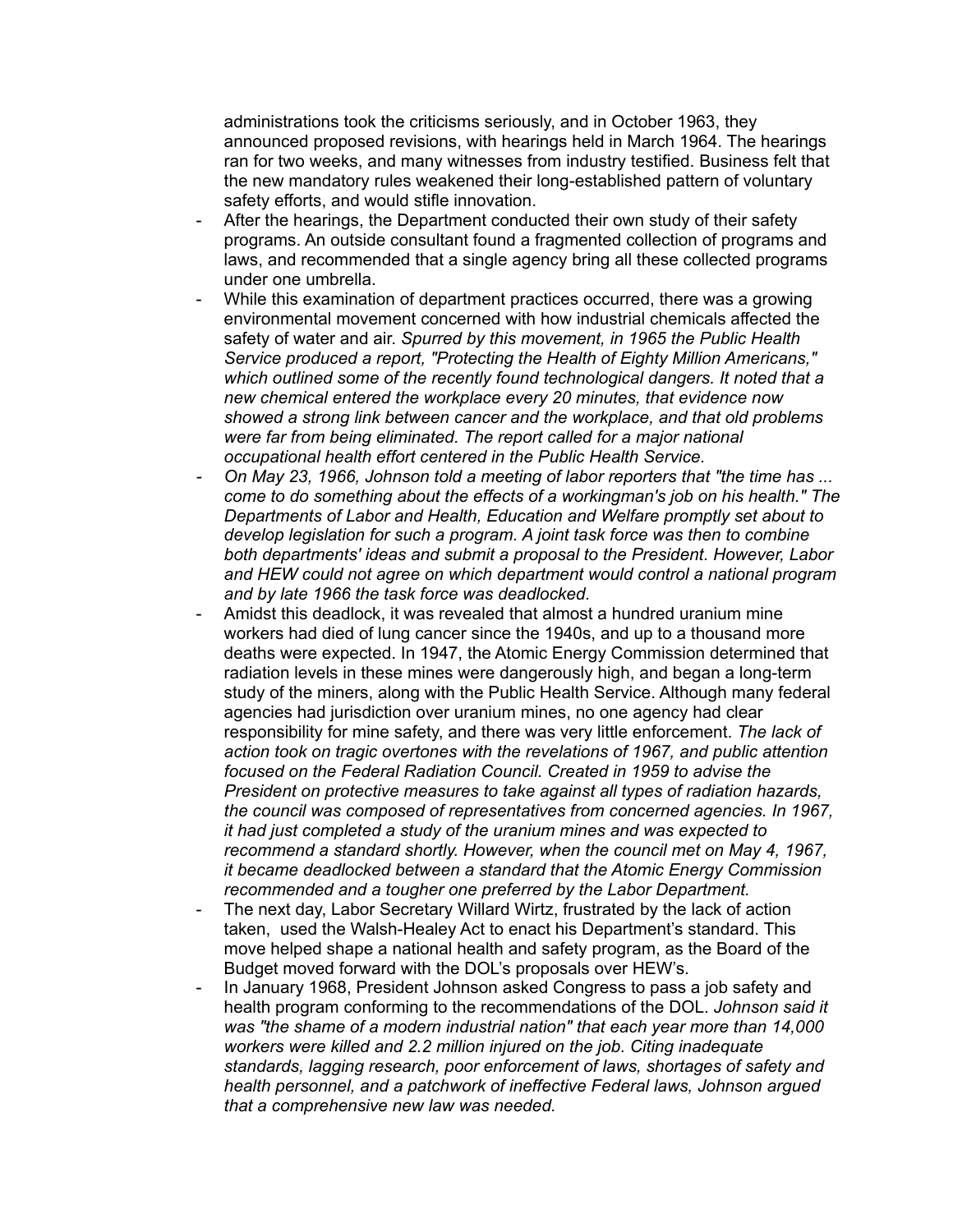- The bill was supported by labor, but strongly opposed by business. It *gave the Secretary of Labor the responsibility of setting and enforcing standards to protect 50 million workers. The bill also had a general duty clause requiring employers to "furnish employment and place of employment which are safe and healthful." It gave inspectors legal authority to enter workplaces without management's permission without prior notice. Violators could be fined or jailed, and the Secretary could black-list transgressors who held government contracts. The Labor Department would help interested States to develop their own programs in lieu of the Federal one. The Department of HEW would provide the Labor Department with scientific material for new safety and health standards.* Opponents said that it was too far-reaching and gave the DOL too much power. Ultimately, the bill failed before it even came up for a vote.
- In 1969, President Nixon started working on his own health and safety program alongside Department of Labor Under Secretary James D. Hodgson, (who became Secretary when Secretary George Shultz left the DOL to become the Director of the Office of Management and Budget). *The Nixon Administration's proposal bypassed the question of whether Labor or HEW should have control and offered instead a five-person board that would set and enforce job safety and health standards. The Labor Department would be limited to inspecting workplaces and HEW would do research. Nixon emphasized use of existing efforts by private industry and State governments. The main Federal concern would be with health research and education and training, and only secondarily with direct regulation.*
- Nixon introduced two bills that covered worker health and safety. However, Representative James G. O'Hara and Senator Harrison A. Williams introduced a much stricter bill similar to the Johnson legislation of the year before. In response to the competing bills, Republicans introduced a compromise bill. *The compromise bill established the independent research and standard-setting board favored by Nixon, while creating a new enforcement agency. The compromise bill also gave the Department of Labor the power to litigate on the enforcement agency's behalf (as in the Democratic bill). In November 1970, both chambers acted: The House passed the Republican compromise bill, while the Senate passed the stricter Democratic bill (which now included the general duty clause).*
- *- A conference committee considered the final bill in early December 1970. In exchange for a Republican proposal to establish an independent occupational health and safety research agency, Democrats won inclusion of the "general duty" clause and the right for union representatives to accompany a federal inspector during inspections. The conference committee bill passed both chambers on December 17, 1970, and President Nixon signed the bill on December 29, 1970. The Act went into effect on April 28, 1971.*
- What does the Act do?
	- Created Occupational Safety and Health Administration, an agency under the DOL. OSHA has the authority to set and enforce worker health and safety standards.
	- Created the independent Occupational Safety and Health Review Commission to review enforcement priorities, actions and cases.
	- Established the National Institute for Occupational Safety and Health (NIOSH), an independent research institute in the then-Department of Health, Education & Welfare, now under Centers for Disease Control and Prevention.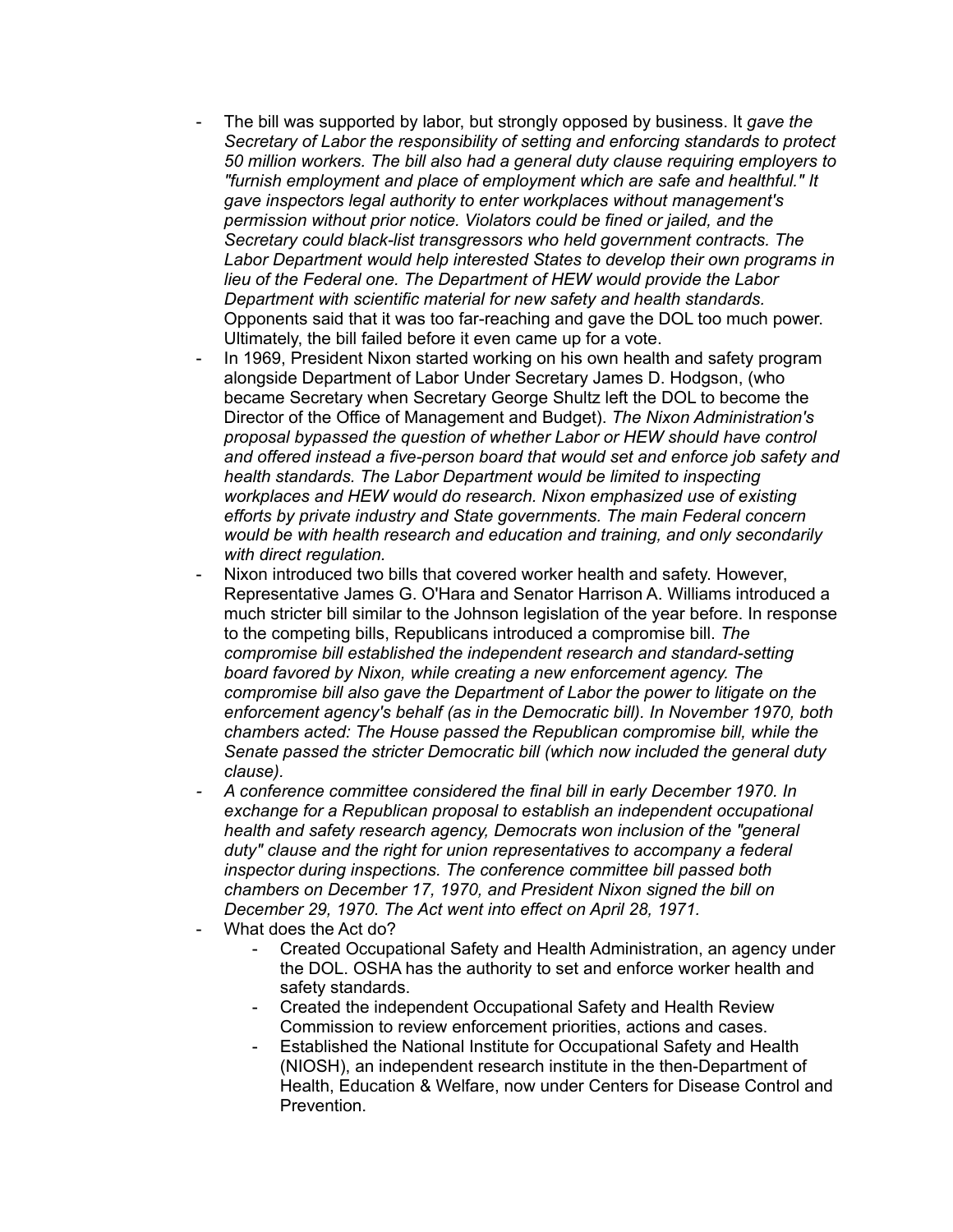- Defined an employer as any "person engaged in a business affecting commerce who has employees, but does not include the United States or any state or political subdivision of a State." Covers churches and religious institutions if they employ workers for secular purposes.
- The Act excludes the self-employed, family farms, workplaces covered by other federal laws (such as mining, nuclear weapons manufacture, railroads and airlines) and state and local governments (unless state law permits otherwise). The Act covers federal agencies and the United States Postal Service.
- Section 5 of the Act contains the "general duty clause." The "general duty clause" requires employers to 1) Maintain conditions or adopt practices reasonably necessary and appropriate to protect workers on the job; 2) Be familiar with and comply with standards applicable to their establishments; and 3) Ensure that employees have and use personal protective equipment when required for safety and health. OSHA has established regulations for when it may act under the "general duty clause." The four criteria are 1) There must be a hazard; 2) The hazard must be a recognized hazard (e.g., the employer knew or should have known about the hazard, the hazard is obvious, or the hazard is a recognized one within the industry); 3) The hazard could cause or is likely to cause serious harm or death; and 4) The hazard must be correctable (OSHA recognizes not all hazards are correctable).
- Due to the difficulty of the rule-making process (which is governed by the Administrative Procedures Act), OSHA has focused on basic mechanical and chemical hazards rather than procedures. Major areas which its standards currently cover are: Toxic substances, harmful physical agents, electrical hazards, fall hazards, hazards associated with trenches and digging, hazardous waste, infectious disease, fire and explosion dangers, dangerous atmospheres, machine hazards, and confined spaces.
- Section 8 of the Act covers reporting requirements. All employers must report to OSHA within eight hours if an employee dies from a work-related incident, or three or more employees are hospitalized as a result of a work-related incident. Additionally, all fatal on-the-job heart attacks must also be reported. Section 8 permits OSHA inspectors to enter, inspect and investigate, during regular working hours, any workplace covered by the Act. Employers must also communicate with employees about hazards in the workplace. By regulation, OSHA requires that employers keep a record of every non-consumer chemical product used in the workplace. Detailed technical bulletins called material safety data sheets (MSDSs) must be posted and available for employees to read and use to avoid chemical hazards. OSHA also requires employers to report on every injury or job-related illness requiring medical treatment (other than first aid) on OSHA Form 300, "Log of Work-Related Injuries and Illnesses" (known as an "OSHA Log" or "Form 300"). An annual summary is also required and must be posted for three months, and records must be kept for at least five years.
- Section 11(c) of the Act prohibits any employer from discharging, retaliating or discriminating against any employee because the worker has exercised rights under the Act. These rights include complaining to OSHA and seeking an OSHA inspection, participating in an OSHA